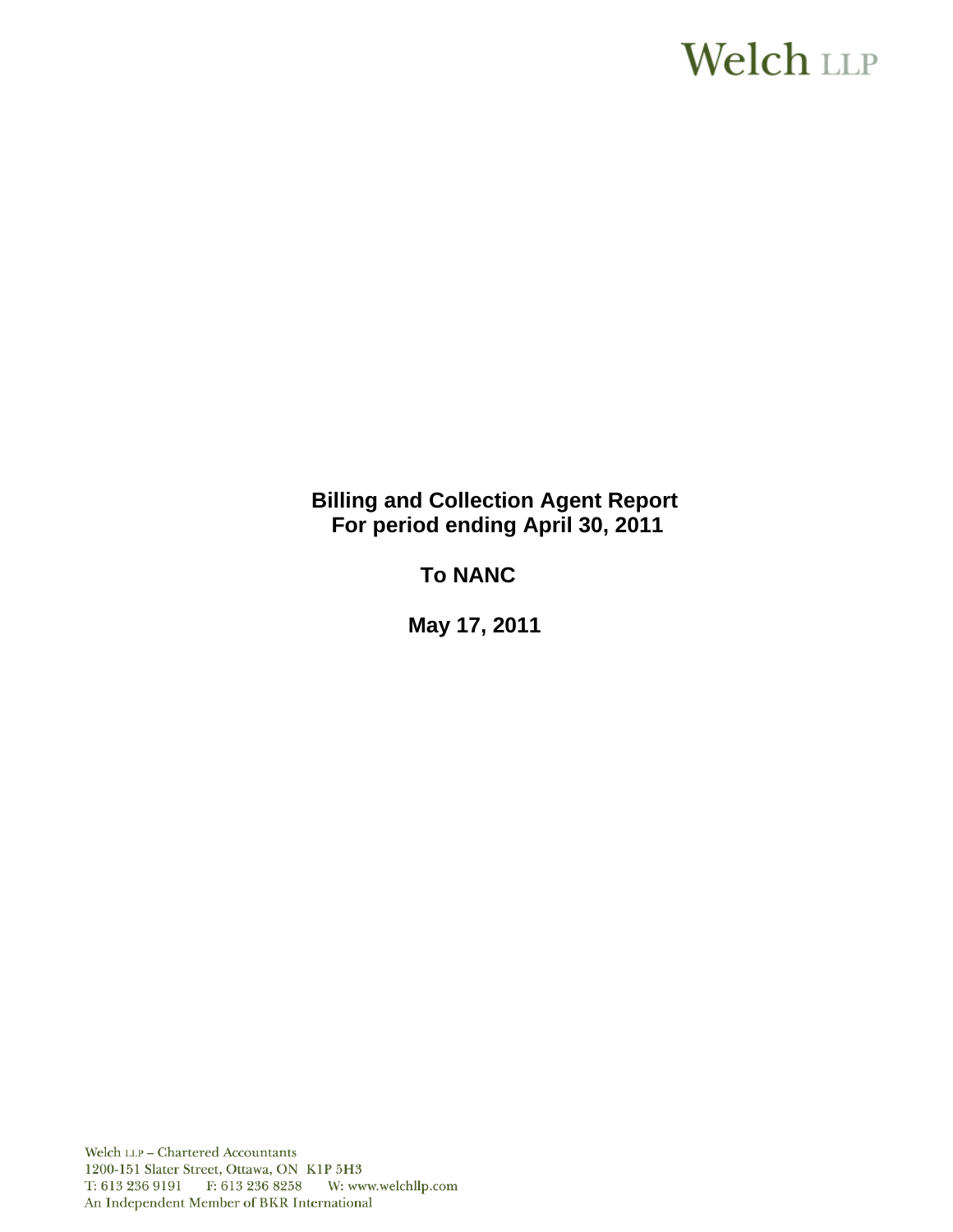# **NANPA FUND STATEMENT OF FINANCIAL POSITION April 30, 2011**

| <b>Assets</b>                                                             |               |                 |
|---------------------------------------------------------------------------|---------------|-----------------|
| Cash Balance in bank account                                              |               | \$<br>1,824,073 |
| Receivable from US Carriers                                               | 229,093       |                 |
| Receivable from Canada                                                    |               |                 |
| Receivable from Caribbean countries                                       | 2,286         |                 |
| Receivables forwarded to FCC for collection (Over 90 days)                | 379,588       |                 |
| Allowance for uncollectible accounts                                      | (416,700)     | 194,267         |
| Prepaid maintenance contract                                              |               | 1,141           |
| <b>Total assets</b>                                                       |               | 2,019,481       |
| Less: Accrued liabilities (see below for makeup)                          |               | (356,136)       |
| <b>Fund balance</b>                                                       |               | \$<br>1,663,345 |
| Makeup of Accrued Liabilities (see following page for additional details) |               |                 |
| <b>Welch LLP</b>                                                          | 22.784        |                 |
| <b>NEUSTAR Pooling 1K Block Pooling Expenses</b>                          | 185,365       |                 |
| <b>NEUSTAR Admin Expenses</b>                                             | 136,790       |                 |
| Data Collection Agent - USAC                                              | 11,197        |                 |
|                                                                           | \$<br>356,136 |                 |

**\*\*\*\*\*\*\*\*\*\*\*\*\*\*\*\*\*\*\*\*\*\*\*\*\*\*\*\*\*\*\*\*\*\*\*\*\*\*\*\*\*\*\*\*\*\*\*\*\*\*\*\*\*\*\*\*\*\*\*\*\*\*\*\*\*\*\*\*\*\*\*\*\*\*\*\*\***

The proposed contribution factor and budget for the period July 2011 to June 2012 was submitted to the FCC on May 2, 2011 for its approval. The proposed contribution factor is 0.000022.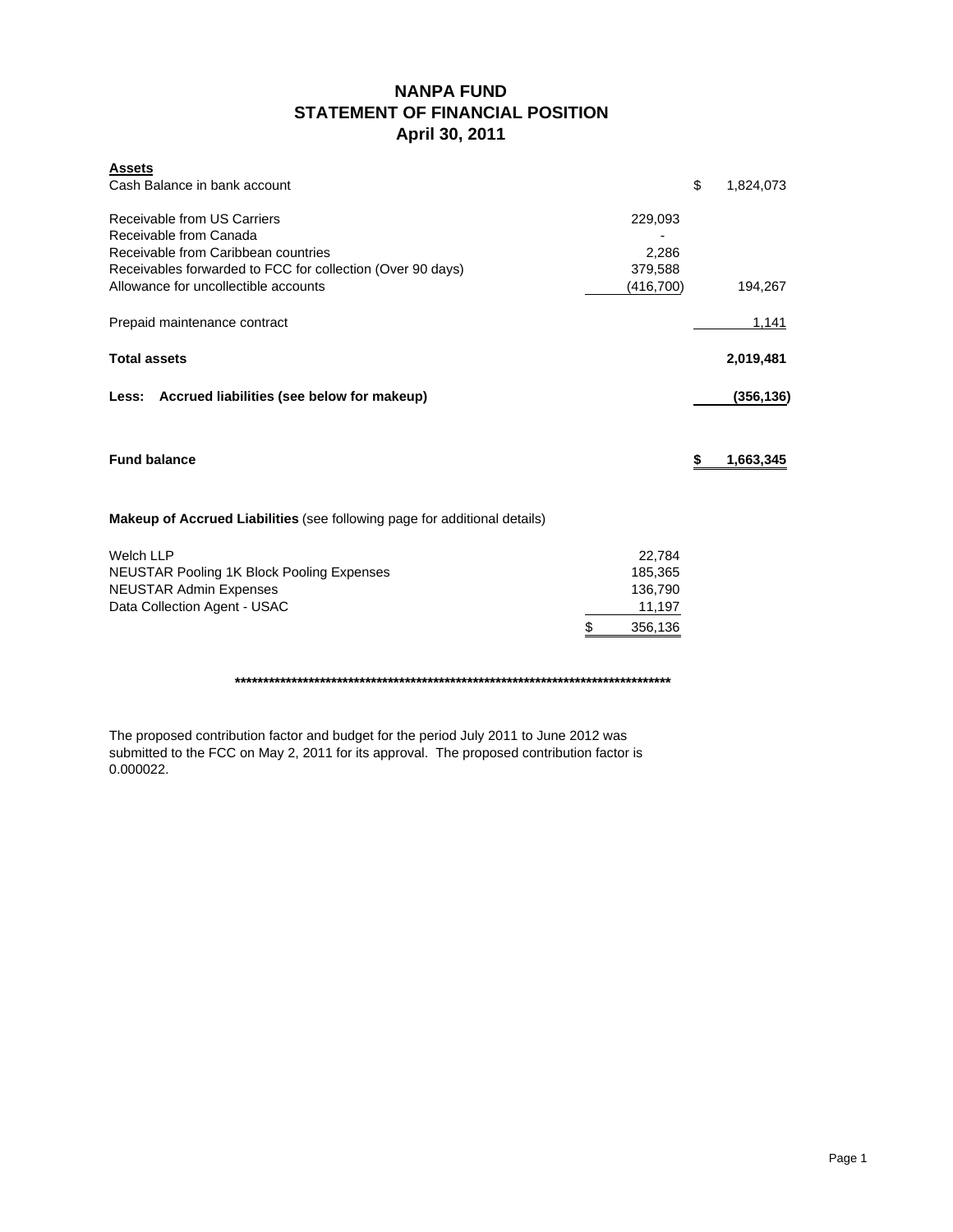### **NANPA FUND FORECASTED STATEMENT OF CHANGES IN FUND BALANCEJULY 2010 TO JUNE 2011**

|                                                                            |            | <b>Actual</b>            |                          |                          |                      |                          |                      |                                   |                          |                          |                          |                                   | <b>Budgeted</b>          |                    |                   |                                                |  |  |
|----------------------------------------------------------------------------|------------|--------------------------|--------------------------|--------------------------|----------------------|--------------------------|----------------------|-----------------------------------|--------------------------|--------------------------|--------------------------|-----------------------------------|--------------------------|--------------------|-------------------|------------------------------------------------|--|--|
|                                                                            |            | Jul-10                   | Aug-10                   | Sep-10                   | Oct-10               | Nov-10                   | Dec-10               | $Jan-11$                          | Feb-11                   | <b>Mar-11</b>            | Apr-11                   | <b>Mav-11</b>                     | <b>Jun-11</b>            | <b>Total</b>       | <b>Budget</b>     | forecasted balance at<br>June 30/11 and budget |  |  |
| Revenue                                                                    |            |                          |                          |                          |                      |                          |                      |                                   |                          |                          |                          |                                   |                          |                    |                   |                                                |  |  |
| <b>International Contributions</b><br>Canada<br>Caribbean countries        | (1)<br>(1) | 13,339<br>16,403         | 6,670<br>$\sim$          | 6,670<br>$\sim$          | 6,670<br>$\sim$      | 6,670<br>$\sim$          | 6,670<br>$\sim$      | 6,670<br>$\overline{\phantom{a}}$ | 6,670<br>$\sim$          | 6,669<br>$\sim$          | 6,669<br>$\sim$          | 6,669<br>$\overline{\phantom{a}}$ |                          | 80,036<br>16,403   | 80,036<br>16,403  |                                                |  |  |
| <b>Total International Contributions</b>                                   |            | 29,742                   | 6,670                    | 6,670                    | 6,670                | 6,670                    | 6,670                | 6,670                             | 6,670                    | 6,669                    | 6,669                    | 6,669                             | $\overline{\phantom{a}}$ | 96,439             | 96,439            |                                                |  |  |
| Domestic Contributions - US carriers                                       | (1)        | 2,241,497                | 179,293                  | 188,748                  | 186,209              | 186,448                  | 187,670              | 186,515                           | 187,469                  | 187,247                  | 185,900                  | 187,629                           |                          | 4,104,625          | 4,034,718         | 69,907                                         |  |  |
| Late filing fees for Form 499A                                             | (2)        | 100)                     | 9,700                    | 1,600.00                 | 200.00               | 2,600                    | 600)                 | 2,100                             | 500)                     | 300)                     | 1,100                    |                                   | 115,000                  | 102,000            | 115,000           | 13,000)                                        |  |  |
| Interest income                                                            | (3)        | 1,128                    | 1,267                    | 1,439                    | 1,062                | 979                      | 1,092                | 795                               | 504                      | 449                      | 382                      | 1,000                             | 1,000                    | 11,097             | 12,000            | 903                                            |  |  |
| <b>Total revenue</b>                                                       |            | 2.272.267                | 177.530                  | 198.457                  | 194.141              | 191.497                  | 194.832              | 191.880                           | 194.143                  | 194.065                  | 194.051                  | 195.298                           | 116,000                  | 4.314.161          | 4.258.157         | 56,004                                         |  |  |
| <b>Expenses</b><br><b>NANPA Administration</b>                             | (4), (7)   | 139,465                  | 130,353                  | 130,041                  | 186,342              | 131,742                  | 141,617              | 128,968                           | 131,075                  | 130,934                  | 136,790                  | 131,000                           | 131,000                  | 1,649,327          | 1,667,000         | 17,673)                                        |  |  |
| 1K Block Pooling Administration                                            | (4), (8)   | 188,498                  | 186,932                  | 194,735                  | 185,365              | 199,247                  | 185,365              | 185,365                           | 185,365                  | 205,257                  | 185,365                  | 185,365                           | 185,365                  | 2,272,224          | 2,229,082         | 43,142                                         |  |  |
| pANI                                                                       | (9)        |                          | $\overline{\phantom{a}}$ | $\overline{\phantom{a}}$ |                      | $\overline{\phantom{a}}$ |                      |                                   | $\overline{\phantom{a}}$ | $\overline{a}$           | $\overline{\phantom{a}}$ | 150,000                           | 50,000                   | 200,000            | 200,000           |                                                |  |  |
| <b>Billing and Collection</b><br>Welch LLP<br><b>Data Collection Agent</b> | (4)<br>(5) | 21,359<br>3,707          | 20,100<br>3,636          | 20,100<br>3,706          | 20,100<br>4,289      | 20,100<br>7,193          | 20,100<br>6,704      | 20,100<br>9,806                   | 22,784<br>3,419          | 22,784<br>5,609          | 22,784<br>6,281          | 22,784<br>4,500                   | 22,784<br>4,500          | 255,879<br>63,350  | 238,800<br>54,000 | 17,079<br>9,350                                |  |  |
| <b>Annual Operations Audit</b>                                             | (6)        | $\sim$                   | $\sim$                   | 36,000                   | $\sim$               | $\sim$                   |                      | $\overline{\phantom{a}}$          | $\sim$                   | $\overline{\phantom{a}}$ | $\overline{\phantom{a}}$ |                                   |                          | 36,000             | 36,000            |                                                |  |  |
| <b>Bank Charges</b>                                                        | (10)       | 1.426                    | 4,170                    | 1.741                    | 1,605                | 1,867                    | 1.670                | 1,393                             | 2,056                    | 1,398                    | 1.386                    |                                   |                          | 18,712             | $\sim$            | 18,712                                         |  |  |
| Carrier Audits                                                             | (11)       | $\overline{\phantom{a}}$ | $\overline{\phantom{a}}$ | $\overline{\phantom{a}}$ |                      | $\overline{\phantom{a}}$ |                      | $\overline{\phantom{a}}$          | $\overline{\phantom{a}}$ |                          |                          |                                   | . .                      | $\overline{a}$     | 700,000           | 700,000)                                       |  |  |
| Bad debt expense                                                           | (12)       | 44,293                   | 9,977)                   | 3,473                    | 20,280.00            | 6,614)                   |                      | 1,831)                            | $\sim$                   | 4,700                    |                          |                                   | $\sim$                   | 47,378             |                   | 47,378                                         |  |  |
| <b>Total expenses</b>                                                      |            | 398,748                  | 335,214                  | 382,850                  | 417,981              | 353,535                  | 355,456              | 343,801                           | 344,699                  | 370,682                  | 352,606                  | 493,649                           | 393,649                  | 4,542,870          | 5,124,882         | (582, 012)                                     |  |  |
| Net revenue (expenses)                                                     |            | 1,873,519                | 157,684)                 | 184,393)                 | 223,840)             | 162,038)                 | 160,624)             | 151,921) (                        | 150,556)                 | 176,617)                 | 158,555)                 | 298,351) (                        | 277,649)                 | 228,709)           | 866,725)          | 638,016                                        |  |  |
| Opening fund balance                                                       |            | 1,316,054                | 3,189,573                | 3,031,889                | 2,847,496            | 2.623.656                | 2,461,618            | 2,300,994                         | 2,149,073                | 1,998,517                | 1,821,900                | 1,663,345                         | 1,364,994                | 1,316,054          | 1,366,725         | 50,671                                         |  |  |
| <b>Closing fund balance</b>                                                |            | 3,189,573                | 3,031,889                | 2,847,496                | 2,623,656            | 2,461,618                | 2,300,994            | 2,149,073                         | 1,998,517                | 1,821,900                | 1,663,345                | 1,364,994                         | 1,087,345                | 1,087,345          | 500,000           | 587,345                                        |  |  |
| Fund balance makeup:<br>Contingency<br>Surplus                             |            | 500,000<br>2,689,573     | 500.000<br>2,531,889     | 500,000<br>2,347,496     | 500,000<br>2,123,656 | 500,000<br>1,961,618     | 500,000<br>1,800,994 | 500,000<br>1,649,073              | 500,000<br>1,498,517     | 500,000<br>1,321,900     | 500,000<br>1,163,345     | 500,000<br>864,994                | 500,000<br>587,345       | 500,000<br>587,345 | 500,000           |                                                |  |  |
|                                                                            |            | 3,189,573                | 3,031,889                | 2,847,496                | 2,623,656            | 2,461,618                | 2,300,994            | 2,149,073                         | 1,998,517                | 1,821,900                | 1,663,345                | 1,364,994                         | 1,087,345                | 1,087,345          | 500,000           |                                                |  |  |

### **(10)** Bank fees are an expense to the Fund.

### **Assumptions: Reconciliation of Forecast at June 30, 2011 to Budget**

| (1) The US carrier contributions for the period from July 2010 to June 2011 and the International contributions are based upon actual billings.                                                                           | Budgeted fund balance at June 30/11 - contingency                                      | 500,000   |
|---------------------------------------------------------------------------------------------------------------------------------------------------------------------------------------------------------------------------|----------------------------------------------------------------------------------------|-----------|
| (2) These fees represent the \$100 late filing fee charged to those companies that do not file the Form 499A by the due date.                                                                                             | Decrease in fund balance between budget period (February 2010) and June 2010           | (50, 671) |
| (3) Interest income projections are estimates                                                                                                                                                                             | Additional billings over estimate from budget                                          | 69,907    |
| (4) The expense for 1K Block Pooling is based on the contract in force.<br>The cost of NANPA Administration is based on contract in force until July 8, 2011.                                                             | Late filing fees (reversal) for Form 499A                                              | (13,000)  |
| The cost of B&C Agent is based on the interim contract with Welch LLP in force until July 31, 2011.                                                                                                                       | Over estimate of interest earned to date compared to budget                            | (903)     |
| (5) The expense for the Data Collection Agent is based on estimate of costs by USAC for the 2010 calendar year.                                                                                                           | NANP Admin - difference between budget and actual contract awarded after budget period | 26,829    |
| (6) The cost for the annual operations audit performed by Ernst & Young is \$36,000.                                                                                                                                      | NANP Admin - change orders issued                                                      | (9, 156)  |
| (7) No commentary for May                                                                                                                                                                                                 | Additional billings from B & C Agent due to renewal of contract                        | (17,079)  |
| (8) No commentary for May                                                                                                                                                                                                 | Data Collection fees - Adiustment to actual from budget                                | (9,350)   |
| (9) Interim p-ANI administration is now covered under the new Pooling contract. \$200,000 has been allowed for the cost of permanent pANI in 2010/11. A change order was submitted to the FCC at the end<br>January 2011. | Bad debts not budgeted for                                                             | (47, 378) |
| (10) Bank fees are an expense to the Fund.                                                                                                                                                                                | Pooling change orders                                                                  | (43, 142) |
| (11) The budget allowed \$700,000 for carrier audits. The FCC has indicated that this will not be spent this funding year.                                                                                                | Carrier audits that will not be performed                                              | 700,000   |
| (12) The allowance covers all accounts considered potentially uncollectible at April 30, 2011. This will be covered by the contingency allowance.                                                                         | Permanent pANi that will not be expended prior to June 30th.                           |           |
|                                                                                                                                                                                                                           | Bank fees to be covered by Fund under new B&C Agent interim contract                   | (18, 712) |
|                                                                                                                                                                                                                           | Forecasted Fund balance at June 30/11                                                  | 1,087,345 |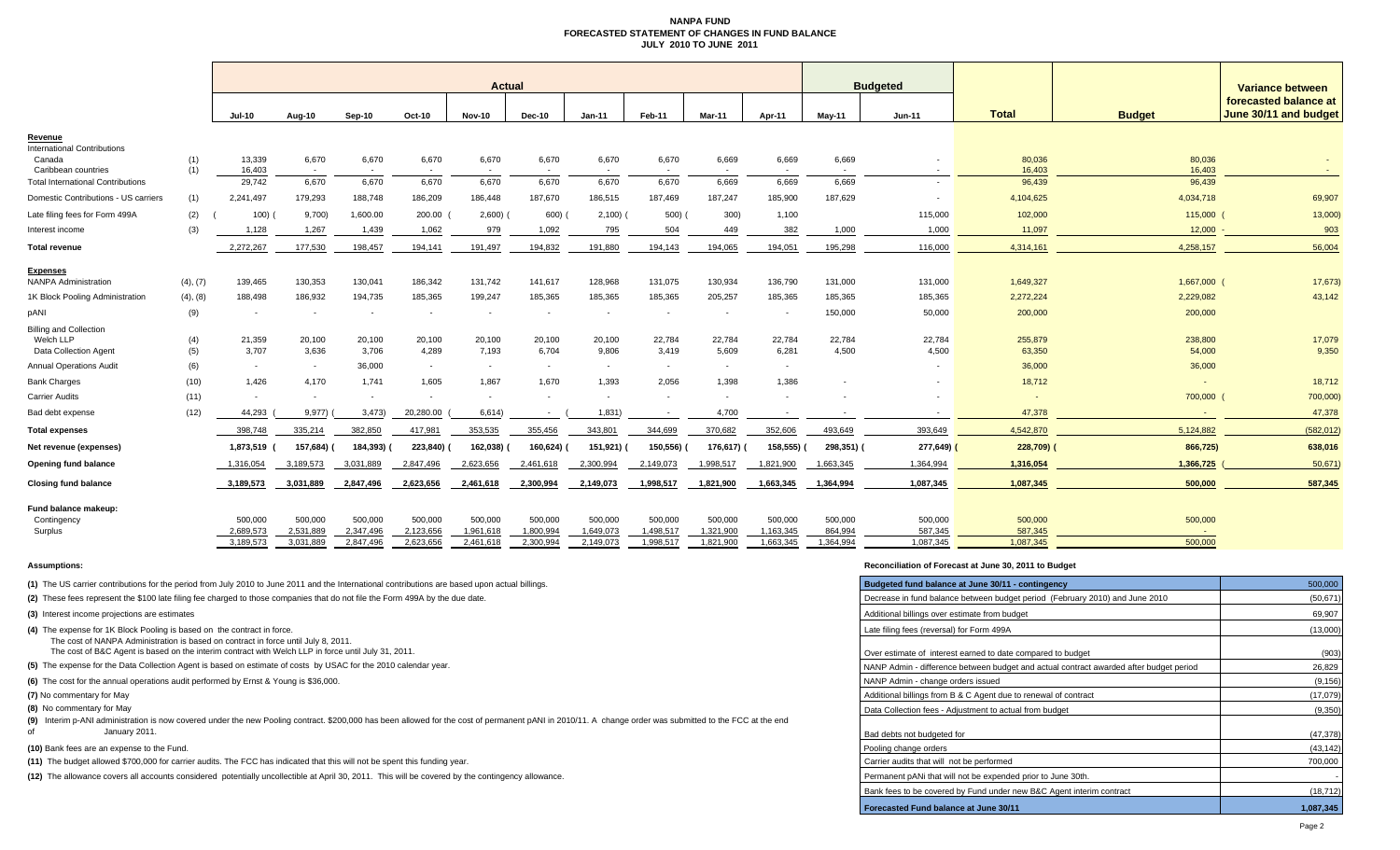### **NANPA FUND FORECASTED STATEMENT OF CHANGES IN FUND BALANCEJULY 2011 TO JUNE 2012**

|                                                                                                                                             |            | <b>Projection</b>         |                          |                 |                          |                          |                          |                                            |                 |                                            |                          |                          |                 |
|---------------------------------------------------------------------------------------------------------------------------------------------|------------|---------------------------|--------------------------|-----------------|--------------------------|--------------------------|--------------------------|--------------------------------------------|-----------------|--------------------------------------------|--------------------------|--------------------------|-----------------|
|                                                                                                                                             |            | <b>Jul-11</b>             | Aug-11                   | <b>Sep-11</b>   | Oct-11                   | <b>Nov-11</b>            | Dec-11                   | $Jan-12$                                   | Feb-12          | Mar-12                                     | Apr-12                   | May-12                   | <b>Jun-12</b>   |
| <b>Projected Revenue</b><br><b>International Contributions</b><br>Canada<br>Caribbean countries<br><b>Total International Contributions</b> | (1)<br>(1) | 6,559<br>16,241<br>22,800 | 6,559<br>$\sim$<br>6,559 | 6,559<br>6,559  | 6,559<br>$\sim$<br>6,559 | 6,559<br>6,559           | 6,559<br>$\sim$<br>6,559 | 6,559<br>$\overline{\phantom{a}}$<br>6,559 | 6,558<br>6,558  | 6,558<br>$\overline{\phantom{a}}$<br>6,558 | 6,558<br>6,558           | 6,558<br>6,558           | 6,558<br>6,558  |
| Domestic Contributions - US carriers                                                                                                        | (1)        | 2,620,882                 | 200,000                  | 200,000         | 200,000                  | 200,000                  | 200,000                  | 200,000                                    | 200,000         | 200,000                                    | 200,000                  | 200,000                  |                 |
| Late filing fees for Form 499A                                                                                                              | (2)        |                           |                          |                 |                          |                          |                          |                                            |                 |                                            |                          | $\overline{\phantom{a}}$ | 115,000         |
| Interest income                                                                                                                             | (3)        | 1,000                     | 1,000                    | 1,000           | 1,000                    | 1,000                    | 1,000                    | 1,000                                      | 1,000           | 1,000                                      | 1,000                    | 1,000                    | 1,000           |
| Total projected revenue                                                                                                                     |            | 2,644,682                 | 207,559                  | 207,559         | 207,559                  | 207,559                  | 207,559                  | 207,559                                    | 207,558         | 207,558                                    | 207,558                  | 207,558                  | 122,558         |
| <b>Projected Expenses</b><br><b>NANPA Administration</b>                                                                                    | (4)        | 131,000                   | 201,000                  | 131,000         | 131,000                  | 131,000                  | 131,000                  | 131,000                                    | 131,000         | 131,000                                    | 131,000                  | 131,000                  | 131,000         |
| 1K Block Pooling Administration                                                                                                             | (5)        | 185,365                   | 183,490                  | 181,614         | 181,614                  | 181,614                  | 181,614                  | 181,614                                    | 181,614         | 181,614                                    | 181,614                  | 181,614                  | 181,614         |
| pANI                                                                                                                                        | (6)        | 62,289                    | 62,289                   | 62,289          | 62,289                   | 62,289                   | 62,289                   | 62,289                                     | 62,289          | 62,289                                     | 62,289                   | 62,289                   | 62,289          |
| <b>Billing and Collection</b><br>Welch LLP<br><b>Data Collection Agent</b>                                                                  | (7)<br>(8) | 22,784<br>4,917           | 22,784<br>4,917          | 22,784<br>4,917 | 22,784<br>4,917          | 22,784<br>4,917          | 22,784<br>4,917          | 22,784<br>4,917                            | 22,784<br>4,917 | 22,784<br>4,917                            | 22,784<br>4,917          | 22,784<br>4,917          | 22.784<br>4,917 |
| <b>Annual Operations Audit</b>                                                                                                              | (9)        | ٠                         | $\blacksquare$           | 38,000          | ٠                        | $\blacksquare$           | ٠                        |                                            | ٠               | ٠                                          |                          | ٠                        |                 |
| <b>Bank Charges</b>                                                                                                                         | (10)       | 1,800                     | 1,800                    | 1,800           | 1,800                    | 1,800                    | 1,800                    | 1,800                                      | 1,800           | 1,800                                      | 1,800                    | 1,800                    | 1,800           |
| <b>Carrier Audits</b>                                                                                                                       | (11)       |                           |                          |                 |                          |                          |                          |                                            | 300,000         |                                            |                          |                          | ٠               |
| Bad debt expense (recovery)                                                                                                                 | (12)       | ٠                         | $\sim$                   | 70,000          | $\blacksquare$           | $\overline{\phantom{a}}$ |                          | $\overline{\phantom{a}}$                   | $\sim$          | $\overline{\phantom{a}}$                   | $\overline{\phantom{a}}$ | $\overline{\phantom{a}}$ |                 |
| <b>Total projected expenses</b>                                                                                                             |            | 408,155                   | 476,280                  | 512,404         | 404,404                  | 404,404                  | 404,404                  | 404,404                                    | 704,404         | 404,404                                    | 404,404                  | 404,404                  | 404,404         |
| Projected Net revenue (expenses)                                                                                                            |            | 2,236,527                 | 268,721) (               | 304,845) (      | 196,845)                 | 196,845)                 | 196,845) (               | 196,845) (                                 | 496,846)        | 196,846) (                                 | 196,846)                 | 196,846)                 | 281,846)        |
| Projected Opening fund balance                                                                                                              |            | 1,087,345                 | 3,323,872                | 3,055,151       | 2,750,306                | 2,553,461                | 2,356,616                | 2,159,771                                  | 1,962,926       | 1,466,080                                  | 1,269,234                | 1,072,388                | 875,542         |
| <b>Projected Closing fund balance</b>                                                                                                       |            | 3,323,872                 | 3,055,151                | 2,750,306       | 2,553,461                | 2,356,616                | 2,159,771                | 1,962,926                                  | 1,466,080       | 1,269,234                                  | 1,072,388                | 875,542                  | 593,696         |
| Projected Fund balance makeup:<br>Contingency                                                                                               |            | 750,000                   | 750,000                  | 750,000         | 750,000                  | 750,000                  | 750,000                  | 750,000                                    | 750,000         | 750,000                                    | 750,000                  | 750,000                  | 593,696         |
| Surplus                                                                                                                                     |            | 2,573,872                 | 2,305,151                | 2,000,306       | 1,803,461                | 1,606,616                | 1,409,771                | 1,212,926                                  | 716,080         | 519,234                                    | 322,388                  | 125,542                  |                 |
|                                                                                                                                             |            | 3.323.872                 | 3.055.151                | 2,750,306       | 2,553,461                | 2,356,616                | 2,159,771                | 1.962.926                                  | ,466,080        | ,269,234                                   | 1,072,388                | 875,542                  | 593.696         |

### **Assumptions:**

**(1)** The contribution for July 2011 - June 2012 is based on estimated required billings per the draft budget.

**(2)** These fees represent the \$100 late filing fee charged to those companies that do not file the Form 499A by the due date.

**(3)** Interest income projections are estimates

**(4)** The cost of NANPA Administration is based on contract in force until July 8, 2011.

**(5)** The expense for the 1K Block Pooling is based on the contract in force.

<sup>(6)</sup> The cost of permanent pANI administration has been proposed via change order #19 at a total cost of \$1,040,906 which would be spread out over the remaining term of the 1K Pooling contract.

**(7)** The cost of B&C Agent is based on the cost of the interim Welch LLP contract.<br>**(8)** The expense for the Data Collection Agent is based on estimate of costs by USAC for the 2011 calendar year.

**(9)** The cost of the annual operations audit is based on the cost of the prior year's history of billing from Ernst & Young LLP

**(10)** Bank fees are an expense to the Fund.

**(11)** The budget allowed \$300,000 for carrier audits.

**(12)** The allowance covers all accounts considered potentially uncollectible. This will be covered by the contingency allowance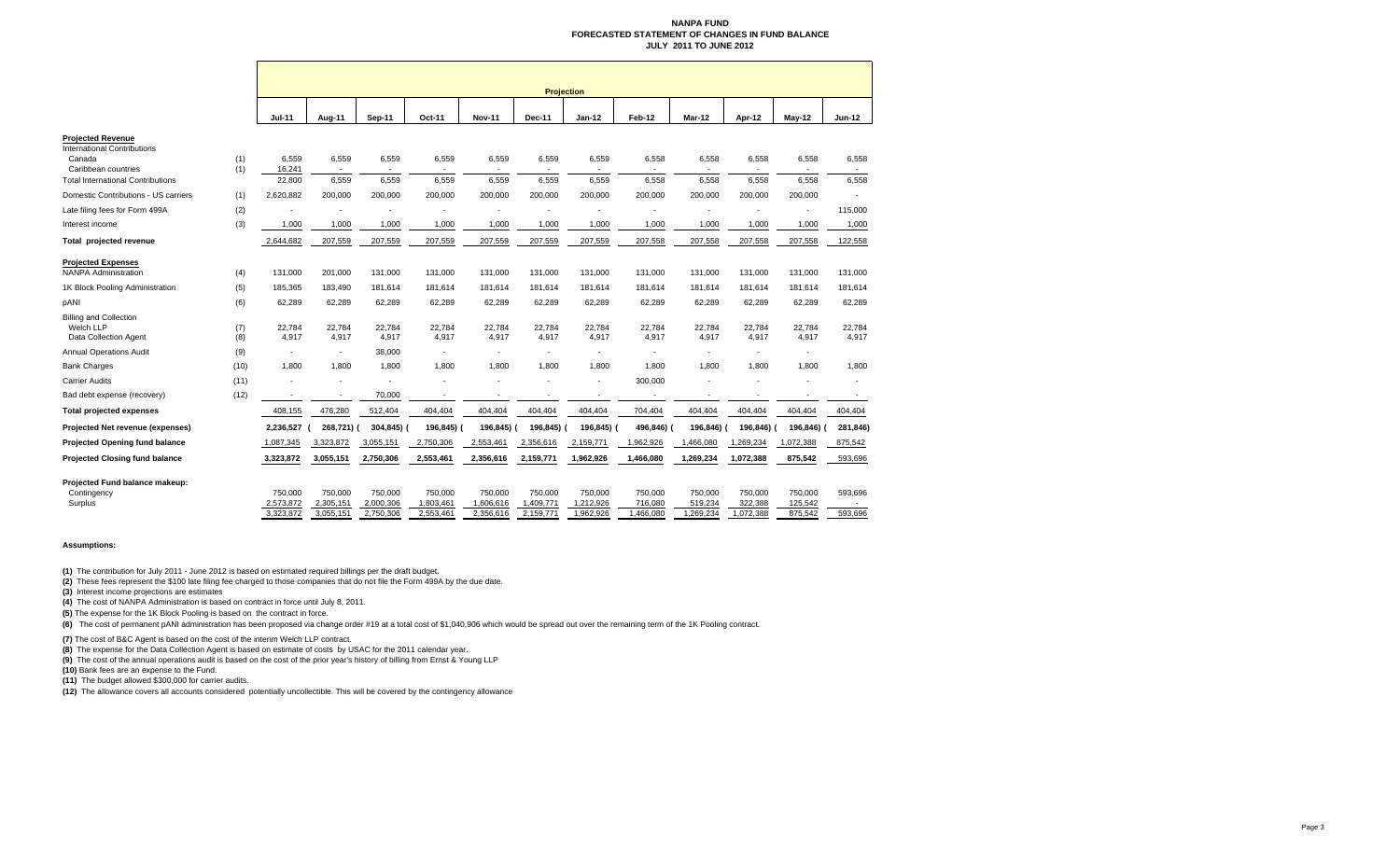### **NANPA FUND CURRENT AND FORECASTED LIABILITIES**

|                                                  |                                                                            |                 |                | Current       |               |         |         |         |         |         |               |
|--------------------------------------------------|----------------------------------------------------------------------------|-----------------|----------------|---------------|---------------|---------|---------|---------|---------|---------|---------------|
|                                                  |                                                                            |                 |                | <b>Apr-11</b> | <b>May-11</b> | Jun-11  | Jul-11  | Aug-11  | Sep-11  | Oct-11  | <b>Nov-11</b> |
| <b>NEUSTAR - NANPA Administration contract</b>   |                                                                            |                 |                | 136,790       | 131,000       | 131,000 | 131,000 | 201,000 | 131,000 | 131,000 | 131,000       |
| 12/11                                            | - Payment authorized by the FCC on April 12/11, received by Welch April    |                 |                |               |               |         |         |         |         |         |               |
|                                                  | March 2011                                                                 | 130,934         |                |               |               |         |         |         |         |         |               |
|                                                  | - Authorization by the FCC has not been received for payment               |                 |                |               |               |         |         |         |         |         |               |
|                                                  | April 2011                                                                 |                 | \$<br>136,790  |               |               |         |         |         |         |         |               |
|                                                  |                                                                            |                 | \$<br>136,790  |               |               |         |         |         |         |         |               |
|                                                  |                                                                            |                 |                |               |               |         |         |         |         |         |               |
| <b>NEUSTAR - Block Pooling contract</b><br>12/11 | - Payment authorized by the FCC on April 12/11, received by Welch April    |                 |                | 185,365       | 185,365       | 185,365 | 185,365 | 183,490 | 181,614 | 181,614 | 181,614       |
|                                                  | March 2011                                                                 | \$<br>185,365   |                |               |               |         |         |         |         |         |               |
|                                                  | Change order #16<br>Change order #18                                       | 18,110<br>1,782 |                |               |               |         |         |         |         |         |               |
|                                                  |                                                                            |                 |                |               |               |         |         |         |         |         |               |
|                                                  | - Authorization by the FCC has not been received for payment<br>April 2011 |                 | \$<br>185,365  |               |               |         |         |         |         |         |               |
|                                                  |                                                                            |                 |                |               |               |         |         |         |         |         |               |
|                                                  |                                                                            |                 | \$<br>185,365  |               |               |         |         |         |         |         |               |
| Welch LLP - Billing & Collection Agent           |                                                                            |                 |                | 22,784        | 22,784        | 22,784  | 22,784  | 22,784  | 22,784  | 22,784  | 22,784        |
| 12/11                                            | - Payment authorized by the FCC on April 12/11, received by Welch April    |                 |                |               |               |         |         |         |         |         |               |
|                                                  | March 2011                                                                 | 22,784          |                |               |               |         |         |         |         |         |               |
|                                                  | - Authorization by the FCC has not been received for payment               |                 |                |               |               |         |         |         |         |         |               |
|                                                  | April 2011                                                                 |                 | \$<br>22,784   |               |               |         |         |         |         |         |               |
|                                                  |                                                                            |                 | \$<br>22,784   |               |               |         |         |         |         |         |               |
| <b>USAC - Data Collection Agent</b>              |                                                                            |                 |                | 11,197        | 4,500         | 4,500   | 4,917   | 4,917   | 4,917   | 4,917   | 4,917         |
|                                                  | - Payment authorized by the FCC on April 4/11, received by Welch April     |                 |                |               |               |         |         |         |         |         |               |
| 4/11                                             |                                                                            |                 |                |               |               |         |         |         |         |         |               |
|                                                  | February 2011                                                              | 5,194           |                |               |               |         |         |         |         |         |               |
|                                                  | - Authorization by the FCC has not been received for payment               |                 |                |               |               |         |         |         |         |         |               |
|                                                  | March 2011<br>April 2011 (estimate)                                        |                 | 6,282<br>4,915 |               |               |         |         |         |         |         |               |
|                                                  |                                                                            |                 | ٠.             |               |               |         |         |         |         |         |               |
|                                                  |                                                                            |                 | \$<br>11,197   |               |               |         |         |         |         |         |               |
| <b>Carrier audits</b>                            |                                                                            |                 |                |               |               |         |         |         |         |         |               |
|                                                  | Ernst & Young LLP- Annual operations audit                                 |                 |                |               |               |         |         |         | 38,000  |         |               |
| <b>NEUSTAR - pANI administration</b>             |                                                                            |                 | $\sim$         |               | 150,000       | 50,000  | 62,289  | 62,289  | 62,289  | 62,289  | 62,289        |
|                                                  |                                                                            |                 | \$             |               |               |         |         |         |         |         |               |
| <b>Total</b>                                     |                                                                            |                 |                | 356,136       | 493,649       | 393,649 | 406,355 | 474,480 | 440,604 | 402,604 | 402,604       |